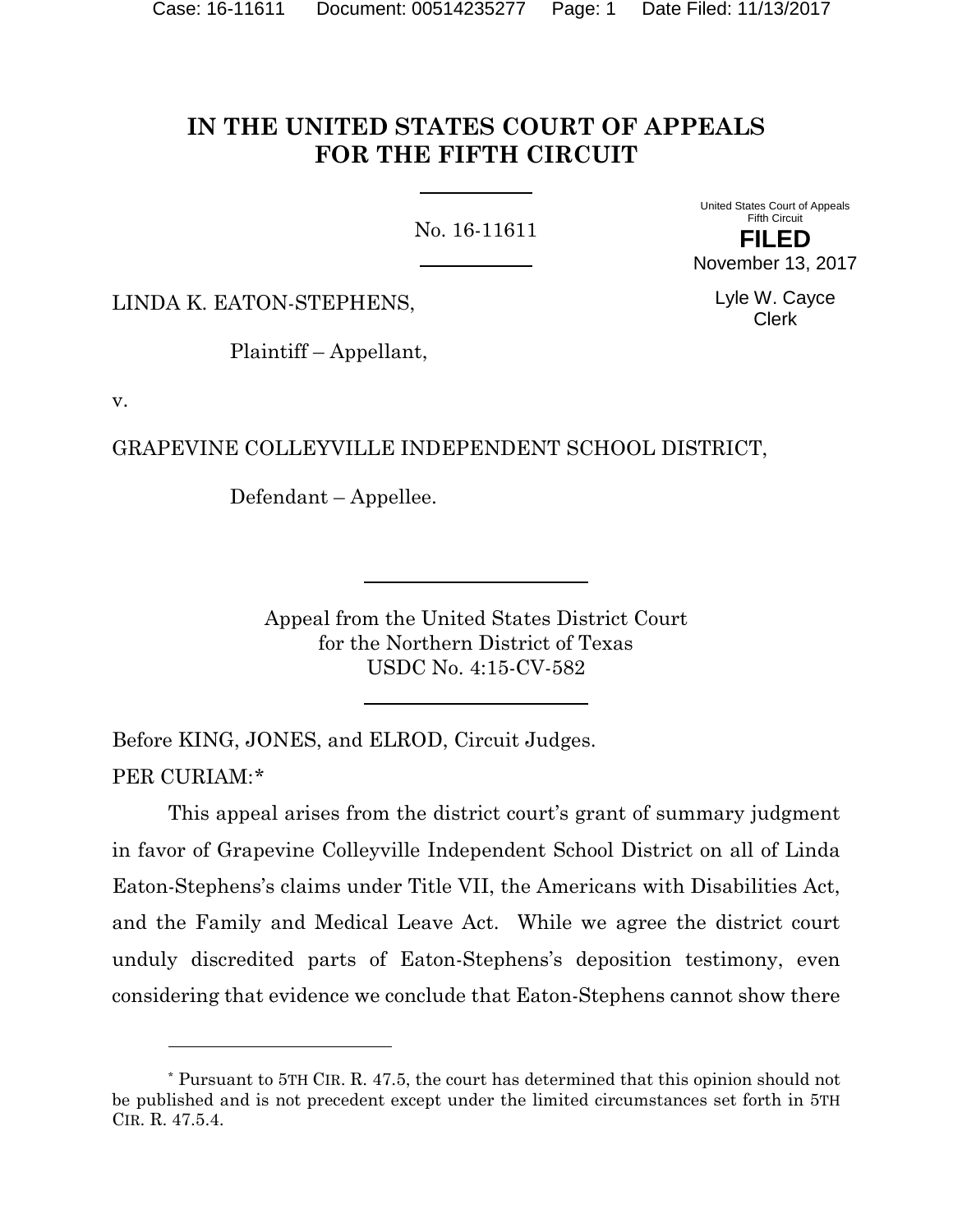is a genuine issue of material fact that would preclude summary judgment, and therefore, we AFFIRM the district court's judgment.

#### I.

Grapevine Colleyville Independent School District employed Linda Eaton-Stephens, an African-American woman, as a counselor at Heritage Middle School from 2005 to 2014. Eaton-Stephens was the only black employee at the school. In 2013, Cheryl Harrison, a teacher at the school, was hired as the assistant principal. Upon Harrison's hiring, Eaton-Stephens informed Principal Pete Valamides that she believed Harrison was prejudiced against non-white students and faculty because Harrison had ignored her during previous encounters. Eaton-Stephens also testified in her deposition that another counselor, Marsha Fields, called her "the little black counselor" and that when she told Valamides about the incident, his response was "fix it." According to Eaton-Stephen's testimony, Valamides had intervened on behalf of other employees who raised non-race-related complaints. Eaton-Stephens testified that this incident was part of a pattern of increasing friction with Fields and a registrar, Michaelanne Tapp, which had started in 2009 or 2010.

During the 2013–2014 school year, Eaton-Stephens was granted intermittent leave under the Family and Medical Leave Act (FMLA) due to migraine headaches. During that school year in early 2014, there was an incident at a parents' night where Fields chastised Eaton-Stephens about her use of the copier in front of the parents. Eaton-Stephens testified that following that incident Fields told her, "Don't worry. I'll get you." The next day, Becky Lamb, an assistant to the School District's human resources executive director, Gema Padgett, came to the school and took possession of Eaton-Stephens's district-assigned laptop. Padgett and Fields were investigating an allegation that Eaton-Stephens was taking online college courses for Michael Capeda, a technical support employee of the School

2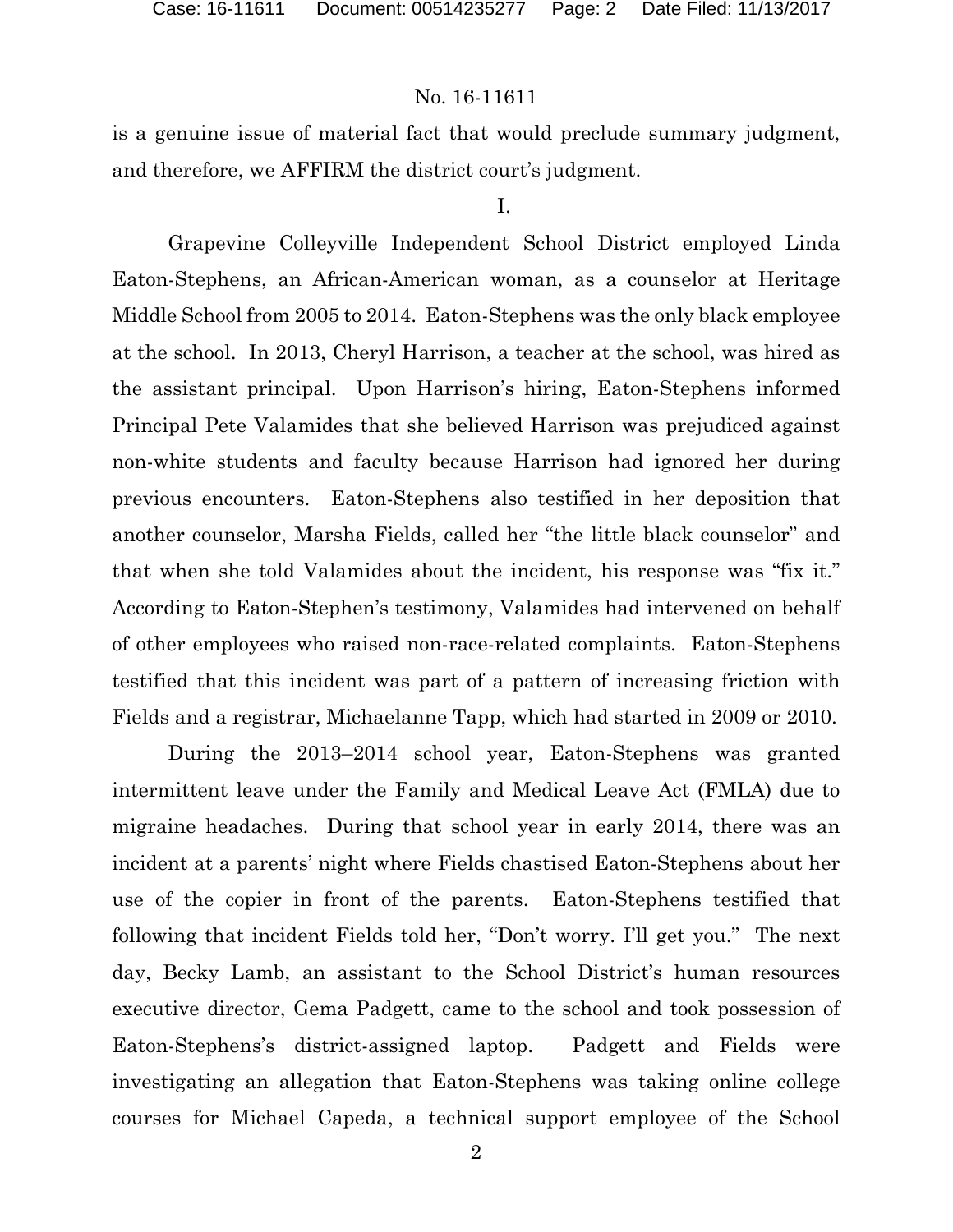District. If true, the allegations against Eaton-Stephens would violate School District policies and the Texas Educator's Code of Ethics. Eaton-Stephens testified she believed the report that spurred the investigation originated with Fields and Tapp as retaliation for the parents' night incident. Padgett filed an affidavit stating, after finding two writing assignments under Capeda's name on Eaton-Stephen's laptop, that Eaton-Stephens admitted to writing and submitting one of the papers online. Eaton-Stephens testified that she explained to Padgett and Lamb that she only tutored Capeda and critiqued his papers.

At the conclusion of the investigation, Eaton-Stephens testified that Padgett and Lamb gave her two documents: a letter for administrative leave and a termination letter. Eaton-Stephens initially signed the administrative leave letter, but after further reflection and because she believed any investigation would biased, she subsequently sent a resignation email to prevent what she believed to be an inevitable termination from harming her job prospects.

Eaton-Stephens filed a lawsuit against the School District, and in her first amended complaint, she alleged claims for racial discrimination, discrimination based on a disability, and retaliation. The district court granted summary judgment for the School District on all claims. Eaton-Stephens timely appealed the judgment.

## II.

We review a district court's decision on summary judgment *de novo*. *Ramirez v. City of San Antonio*, 312 F.3d 178, 181 (5th Cir. 2002). Summary judgment is proper only where the non-movant "fails to make a showing sufficient to establish the existence of an element essential to that party's case." *Piazza's Seafood World, L.L.C. v. Odom*, 448 F.3d 744, 752 (5th Cir. 2006). We "must view the evidence in the light most favorable to the party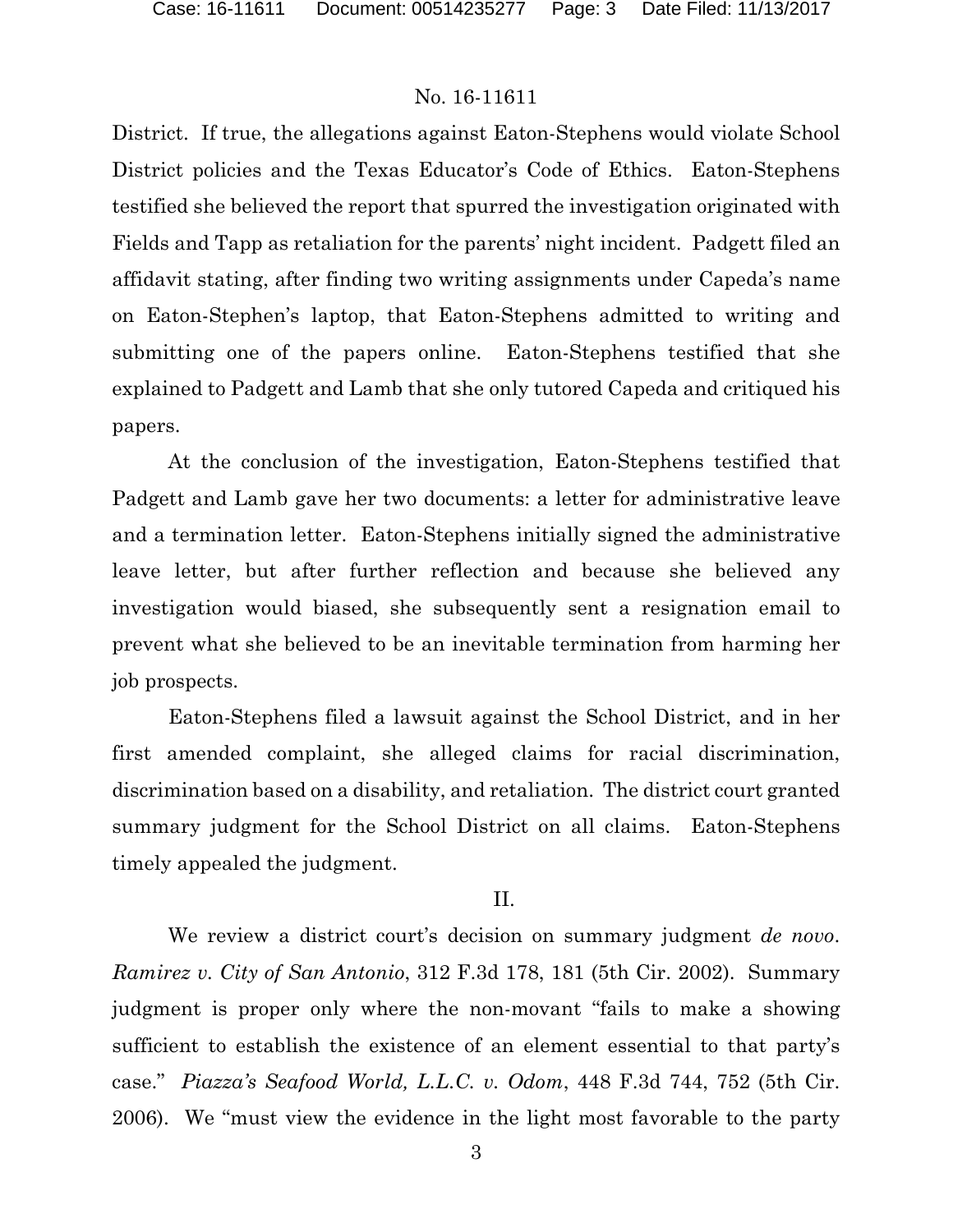opposing summary judgment." *Porter v. Houma Terrabonne Hous. Auth. Bd. of Comm'rs*, 810 F.3d 940, 942 (5th Cir. 2015) (footnote omitted). However, conjecture, conclusory allegations, unsubstantiated assertions, and speculation are not adequate to satisfy the non-movant's burden on summary judgment. *Ramsey v. Henderson*, 286 F.3d 264, 269 (5th Cir. 2002).

#### III.

Eaton-Stephens argues that the district court failed to give proper weight to her deposition testimony and therefore improperly granted summary judgment for the School District on her claims. We agree that the district court unduly discredited some of Eaton-Stephens's deposition testimony as conclusory. "A party's own testimony is often 'self-serving,' but we do not exclude it as incompetent for that reason alone." *C.R. Pittman Const. Co. v. Nat'l Fire Ins. Co. of Hartford*, 453 F. App'x 439, 443 (5th Cir. 2011) (unpublished) (citing *Rushing v. Kan. City S. Ry.*, 185 F.3d 496, 513 (5th Cir. 1999)). Even if self-serving, a party's own affidavit containing factual assertions based on firsthand knowledge is competent summary judgment evidence sufficient to create a fact issue. *Id.* at 443. Eaton-Stephens's testimony that Fields called her "the little black counselor" and that Valamides, in reference to that statement, told her to "fix it," is non-conclusory evidence that should have been considered by the district court. However, other statements by Eaton-Stephens in her deposition were conclusory, such as her allegations that Harrison was prejudiced against non-white students and faculty, or that Fields and Tapp treated her poorly because she was black. The district court properly identified these conclusory statements as noncompetent summary judgment evidence.

Eaton-Stephens also argues she should have received a spoliation inference because her computer's contents were erased, and that, because the School District's policy and rules required retention of the contents for several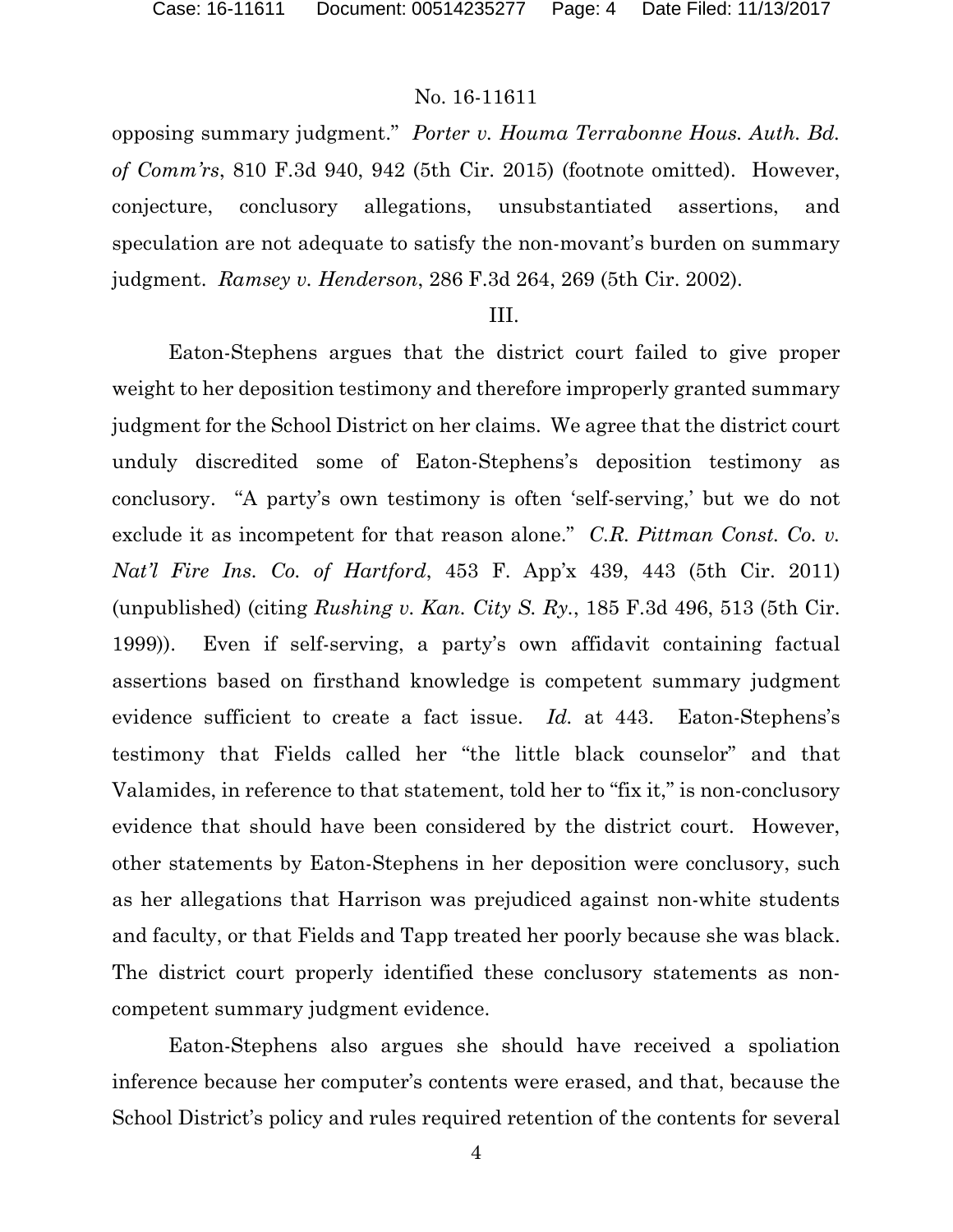$\overline{a}$ 

## No. 16-11611

years, the only conclusion was that the action was taken in bad faith. Our cases indicate a violation of a rule or regulation pertaining to document retention is not *per se* bad faith and Eaton-Stephens cites no authority in support of such a *per se* bad faith rule. *See*, *e.g., King v. Ill. Cent. R.R.*, 337 F.3d 550, 556 (5th Cir. 2003) (holding the plaintiff bears the burden to establish the defendant acted in bad faith and allowing the defendant to present evidence showing there was an innocuous explanation where documents subject to federally mandated retention were destroyed). We decline to adopt a *per se* rule here. As such, Eaton-Stephens has not met her burden to show bad faith where the only evidence she put forth in support of her claim of bad faith was the alleged violation of School District policy and rules. The district court, therefore, did not err in declining to find Eaton-Stephens was entitled to an adverse inference due to spoliation of evidence.

Having determined that the district court improperly discredited some of Eaton-Stephens's testimony as conclusory but properly declined to grant her an adverse inference for spoliation, we turn to whether it was error for the district court to grant summary judgment on Eaton-Stephens's claims. Three of Eaton-Stephens's claims are properly raised for consideration on appeal<sup>1</sup>: (1) Title VII disparate treatment; (2) Title VII hostile work environment; and (3) whether a FMLA claim was sufficiently pleaded.

<sup>&</sup>lt;sup>1</sup> On appeal, Eaton-Stephens does not challenge the district court's grant of summary judgment on her Title VII disparate impact claim or her Americans with Disabilities Act (ADA) claim beyond merely mentioning that judgment should not have been granted on the claims. Those claims, therefore, are forfeited. *See United States v. Scroggins*, 599 F.3d 433, 446–47 (5th Cir. 2010) (holding that mere mention of a legal theory is not sufficient to raise the claim on appeal and requiring that the relevant legal standards and authority supporting the argument be addressed in the briefing to properly raise a claim). We also hold that under the *Scroggins* standard, Eaton-Stephens forfeited her Title VII retaliation claims because nearly every mention of the retaliation claim in her briefing is in the FMLA context and the Title VII retaliation claims are not sufficiently briefed for our consideration.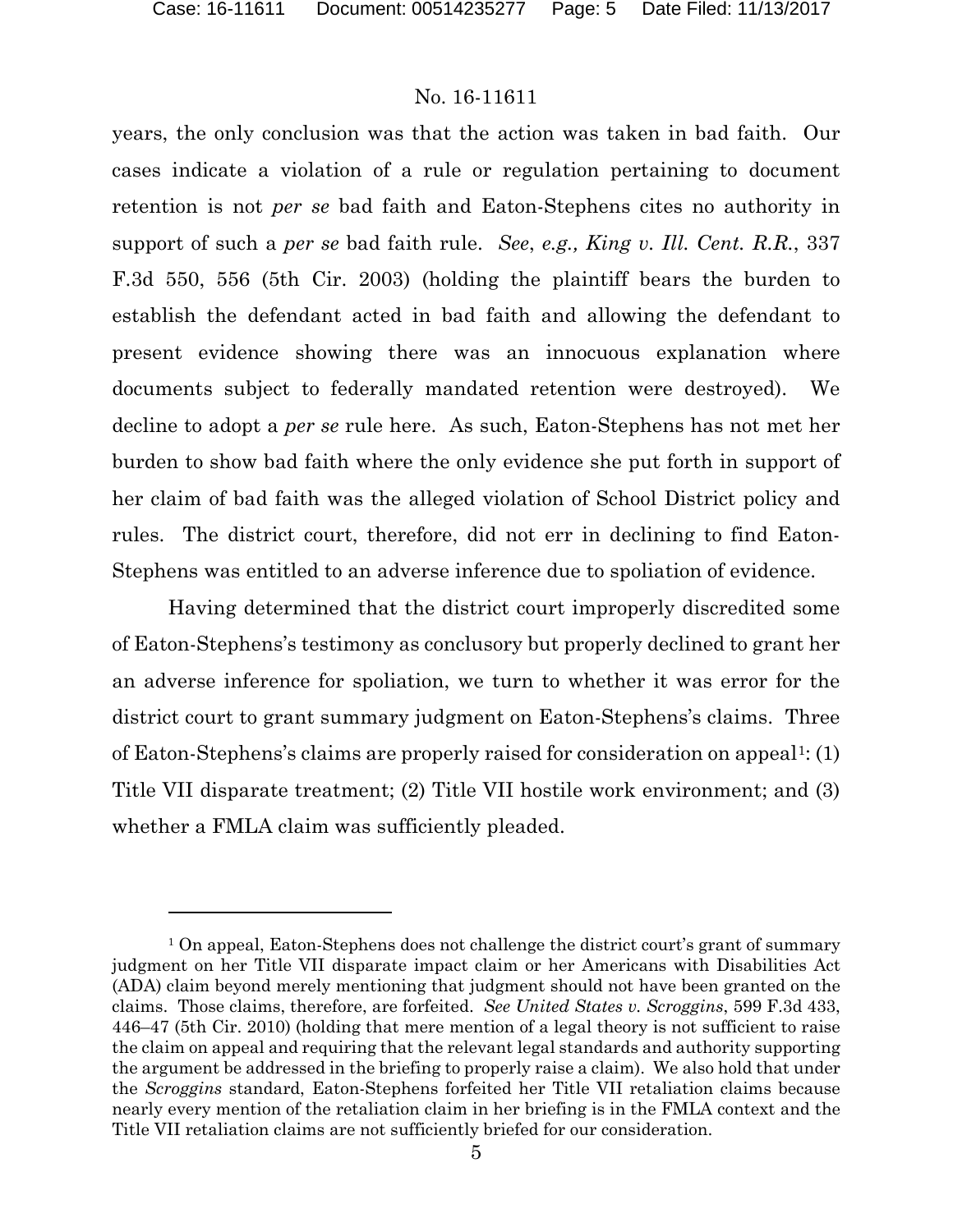As to Eaton-Stephens's disparate impact claim, she argues that Fields's "little black counselor statement" is direct evidence of discrimination by the School District. We disagree. A statement is direct evidence of discrimination if it is "(1) related to the protected class of person of which the plaintiff is a member, (2) proximate in time to the employment decision, (3) made by an individual with authority over the employment decision at issue, and (4) related to the employment decision at issue." *Reilly v. TXU Corp.*, 271 F. App'x 375, 379 (5th Cir. 2008) (unpub.) (citing *Auguster v. Vermilion Par. Sch. Bd.*, 249 F.3d 400, 405 (5th Cir. 2001)). Fields was not a person with authority over any employment decision regarding Eaton-Stephens. Even if Eaton-Stephens orally reported Fields's statement to Valamides, who may have had that authority, we would be required to make too many inferences to conclude any adverse employment decision was based on that statement.

If direct evidence is unavailable to prove discrimination, a plaintiff can show intentional discrimination based on race through circumstantial evidence. *Alvarado v. Tex. Rangers*, 492 F.3d 605, 611 (5th Cir. 2007). We analyze a claim based on circumstantial evidence under the *McDonnell Douglas* burden-shifting framework. *Id.* (citing *McDonnell Douglas Corp. v. Green*, 411 U.S. 792 (1973)). Under this framework (1) a plaintiff must show a *prima facie* case of intentional discrimination; (2) if the plaintiff proves a *prima facie* case, the burden shifts to the employer to proffer a legitimate nondiscriminatory reason for termination; and (3) the plaintiff then bears the burden to show the employer's reason was either pretext for discrimination or that even if true, race was still a motivating factor in the decision. *Id.* The School District does not dispute that Eaton-Stephens has established a *prima facie* case. The legitimate non-discriminatory reason proffered by the School District for the investigation of Eaton-Stephens, which subsequently led to her resignation, was the allegation of academic fraud on behalf of Capeda. Even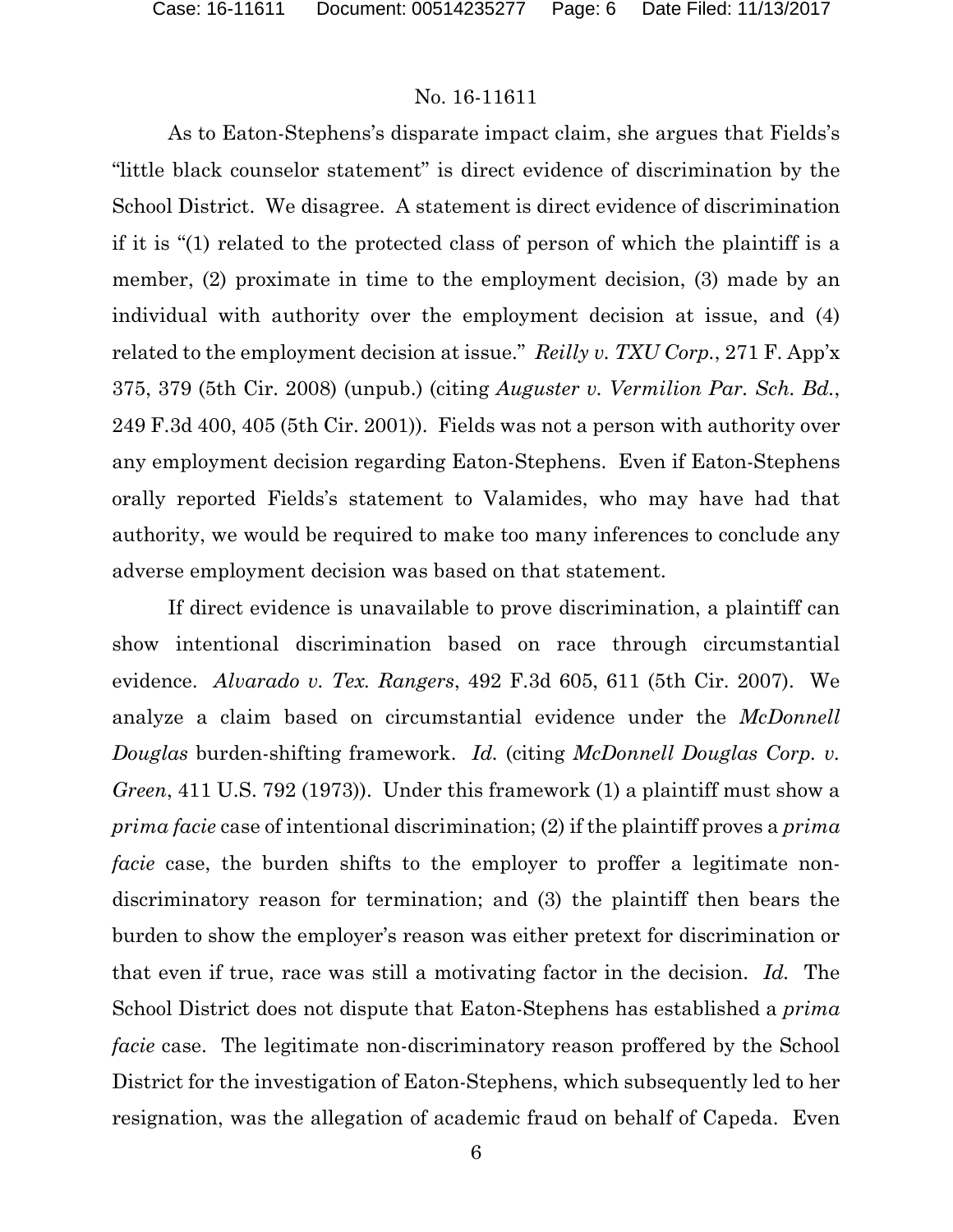$\overline{a}$ 

## No. 16-11611

assuming that Eaton-Stephens did not write the papers, she still has not produced evidence showing the School District's investigation of her was motivated by race. *See Laxton v. Gap, Inc.*, 333 F.3d 572, 580 n.2 (5th Cir. 2003) ("a plaintiff need only bring evidence that enables the jury to disbelieve that the employer's proffered justification truly motivated the adverse employment action"). Fields and Tapp are not persons who would have authority to take adverse employment actions against Eaton-Stephens. Any of Eaton-Stephens's allegations regarding persons who might have authority to take adverse employment against her, such as Valamides, Harrison, Padgett, or Lamb, are conclusory.<sup>2</sup> Accordingly, there is no evidence that would enable a jury to disbelieve that academic fraud motivated the investigation and that race instead was the real motive for the investigation.

Turning to Eaton-Stephens's Title VII hostile work environment claim, we hold that summary judgment was proper because Eaton-Stephens cannot prove a *prima facie* case. A *prima facie* case requires Eaton-Stephens to show: (1) she belongs to a protected group; (2) she was subjected to unwelcome harassment; (3) the harassment was based on race; (4) the harassment affected a term, condition, or privilege of employment; and (5) the School District knew or should have known of the harassment and failed to take prompt remedial action. *See Ramsey v. Henderson*, 286 F.3d 264, 268 (5th Cir. 2002) (stating the standard for a hostile work environment *prima facie* case). The only

<sup>2</sup> Eaton-Stephens alleges that Valamides told her to "fix it" in regards to her complaint about Fields's race-based statement, but has not produced evidence showing that Valamides took or sought any adverse employment action against her because of her race or had any role in the investigation. She alleges Harrison was prejudiced against non-white students and faculty, but does not provide any basis for this belief other than Harrison's perceived unfriendliness to her. In addition, Eaton-Stephens alleges Padgett and Lamb were rude to her during the investigation and she felt that she "had been placed as a target and they had already decided that [she] was guilty." However, Eaton-Stephens does not state any nonspeculative reason for her belief that these actions were because of her race.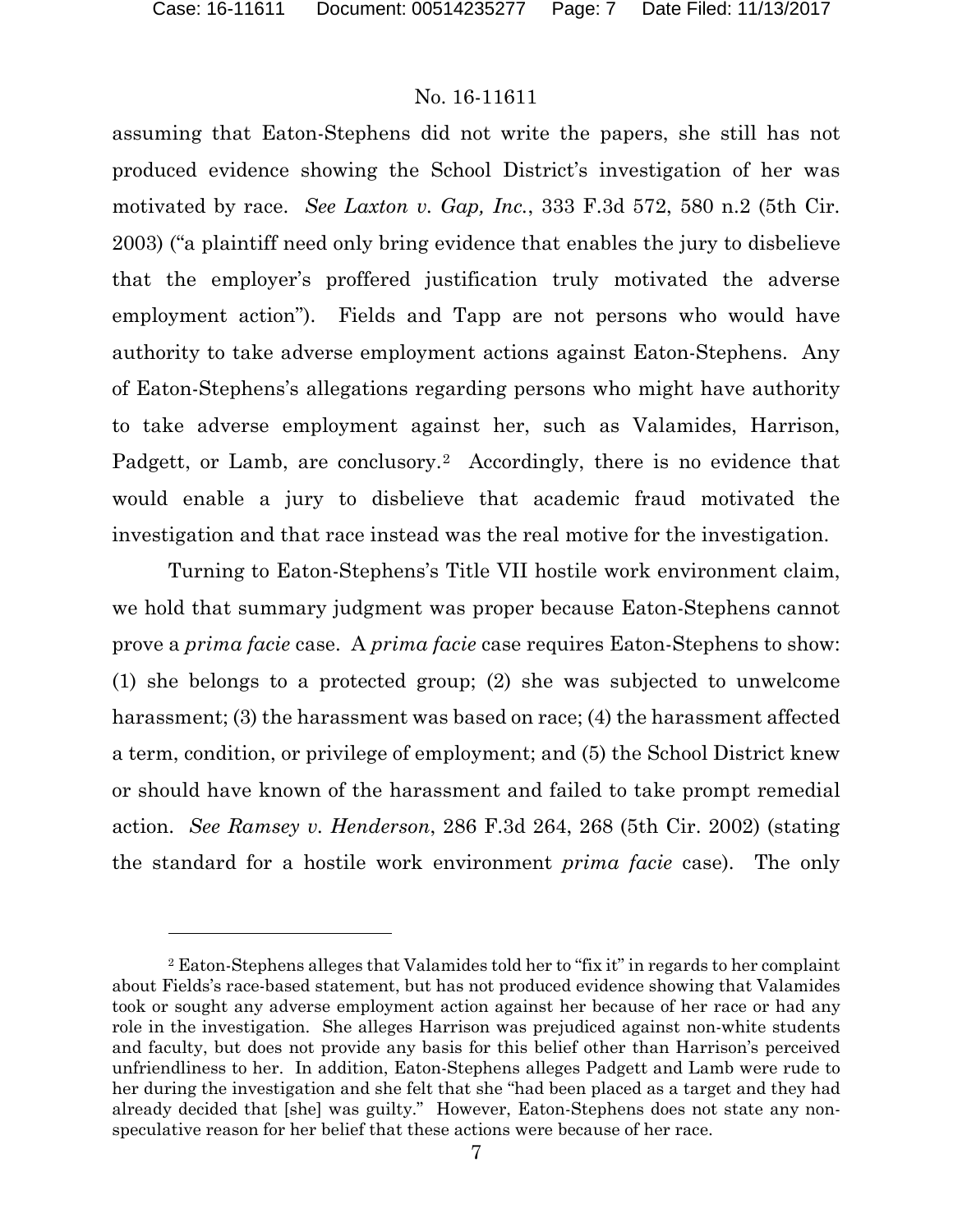incident that Eaton-Stephens's alleges that survives the third prong—that the harassment be based on race—is the incident where Fields allegedly called her "the little black counselor." Poor treatment without more is not sufficient to show harassment based on race, even if Eaton-Stephens believes race to be the motivating factor for the poor treatment. *See id.* at 269 (holding that "conclusory allegations, speculation, and unsubstantiated assertions are inadequate to satisfy" the non-movant's burden on summary judgment).

As to "the little black counselor" incident, under the fourth prong this comment would not be objectively or subjectively severe or pervasive enough to alter the terms or conditions of Eaton-Stephens's employment. *Compare Hernandez v. Yellow Transp., Inc.*, 670 F.3d 644, 652 (5th Cir. 2012) (holding that a plaintiff being called a racially derogatory term and seeing a poster or letter that was derogatory about Hispanics was not sufficient to support a hostile work environment claim), *Frazier v. Sabine River Auth. La.*, 509 F. App'x 370, 374 (5th Cir. 2013) (unpub.) (affirming summary judgment on hostile work environment claim where, although there was evidence that coworker used the word "ni—r" in the plaintiff's presence, it was an isolated instance and not severe or pervasive enough to support a hostile work environment claim), *and Mosley v. Marion Cty.*, 111 F. App'x 726, 728 (5th Cir. 2004) (unpub.) (holding that evidence of three incidents involving racial slurs was insufficient to support a hostile work environment claim), *with E.E.O.C. v. WC&M Enters., Inc.*, 496 F.3d 393, 400–01 (5th Cir. 2007) (holding there was sufficiently pervasive and severe harassment based on national origin where employee was regularly subjected over a one-year period to being called "Arab," "Taliban," being told to go back he came from, and he received a written warning that said he was acting like a "Muslim extremist"), *and Walker v. Thompson*, 214 F.3d 615, 626–27 (5th Cir. 2000), *abrogated on other grounds by Burlington N. & Santa Fe Ry. Co v. White*, 548 U.S. 53 (2006) (holding that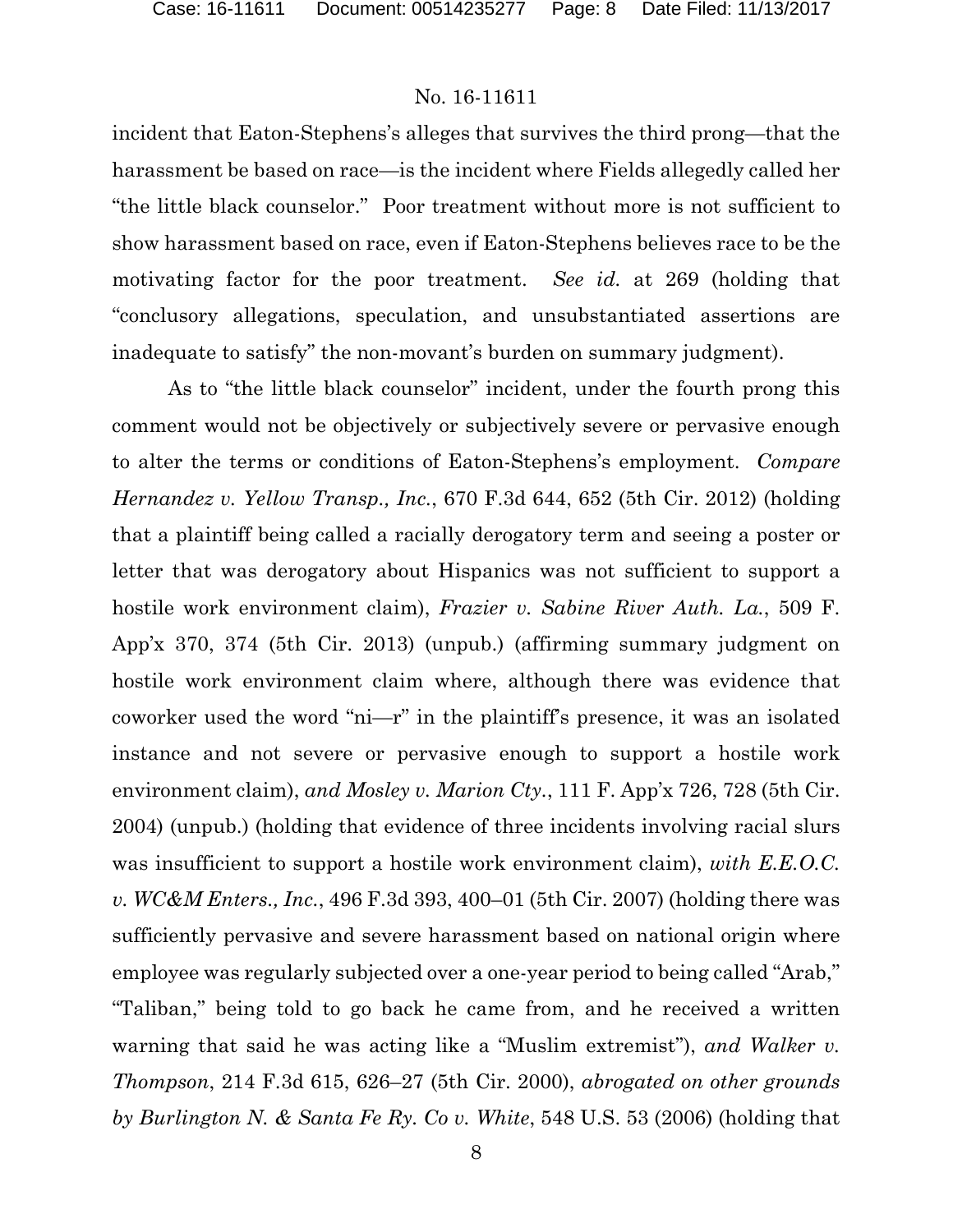African–American employees who were subjected to a variety of racial slurs over three-year period raised fact issue as to whether slurs were sufficiently severe or pervasive to violate Title VII). Accordingly, Eaton-Stephens has not produced evidence sufficient to support a *prima facie* case of a racially hostile work environment.

Eaton-Stephens also argues the district court erred in concluding that she did not properly plead a FMLA claim. A plaintiff is required to give "a short and plain statement of the claim showing that the pleader is entitled to relief" to give "the defendant fair notice of what the . . . claim is and the grounds upon which it rests." *Bell Atl. Corp. v. Twombly*, 550 U.S. 544, 555 (2007). The district court correctly found that "[w]hile [Eaton-Stephens] refers to the FMLA in her First Amended Complaint, [Eaton-Stephens] does so only as a basis for [her] claim of failure to accommodate under the ADA." ROA.762. As such, Eaton-Stephens did not properly plead a FMLA claim. Even assuming *arguendo* that the FMLA claim was properly pleaded, Eaton-Stephens fails to produce evidence showing any action by School District employees interfered with her FMLA leave. *See Acker v. Gen. Motors, L.L.C.*, 853 F.3d 784, 788 (5th Cir. 2017) (citation omitted) ("To prove an interference claim, a plaintiff must at least show that the defendant interfered with, restrained, or denied his exercise or attempt to exercise FMLA rights, and that the violation prejudiced him."). Eaton-Stephens testified that Valamides discouraged her from taking FMLA leave and that her co-workers harassed her for taking leave, but does not testify that she took less leave because of these actions. Therefore, any error in concluding Eaton-Stephens failed to properly plead an FMLA claim would be harmless, because she did not meet her burden to produce evidence that there was actual interference with her FMLA rights.